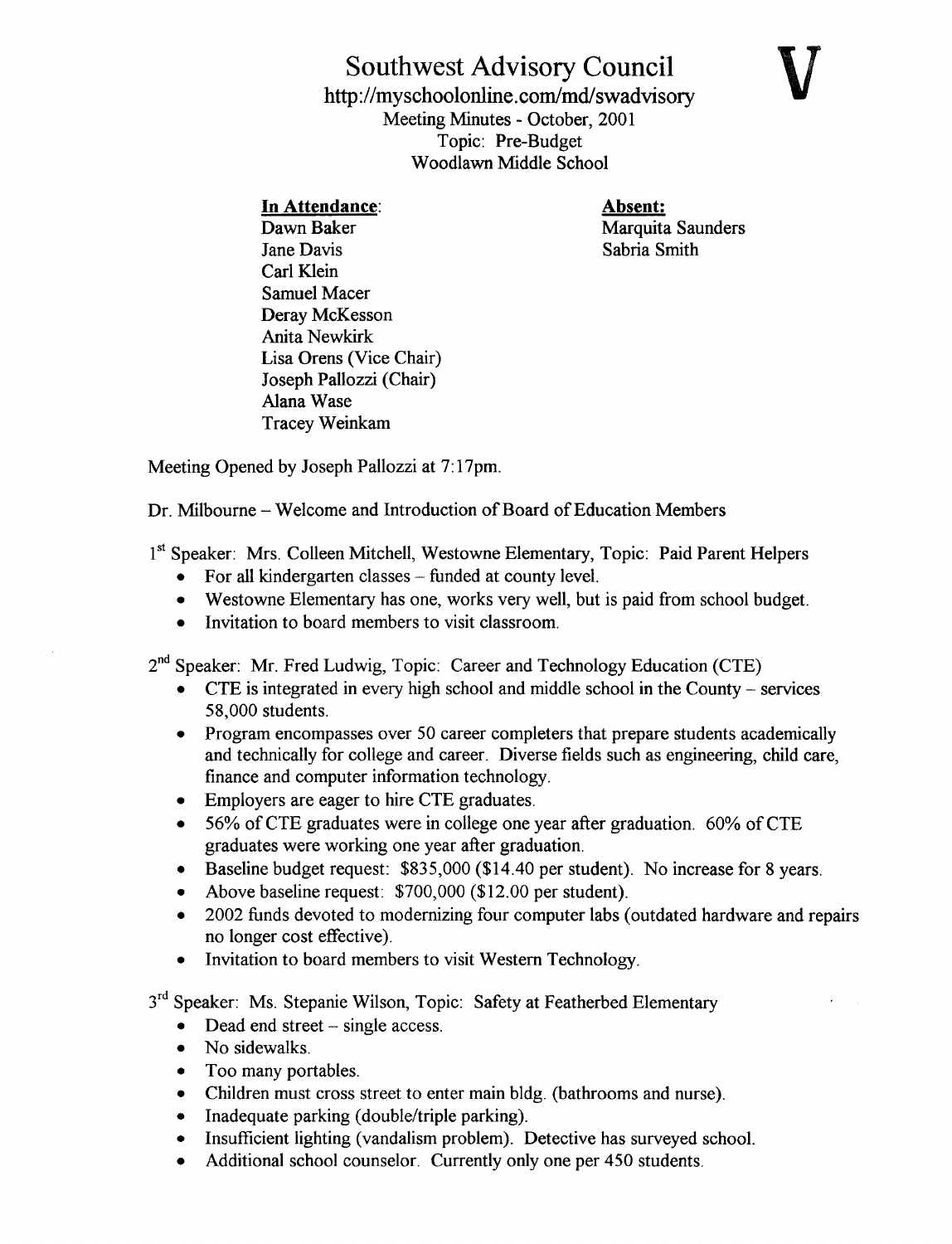4<sup>th</sup> Speaker: Ms. Joanne Armstrong, Topic: Library Media Centers<br>• Twenty-three high school media specialists approved in budg

- Twenty-three high school media specialists approved in budget none hired.
- Staff school libraries according to the recommended Maryland State Department of Education Standards for School Library Media Programs at all levels.
- Library media specialists should be equitably accessible to all students and should not be part of the staffing formula used to determine student/teacher ratios.
- Library facilities should not be used as an alternate classroom space.
- Staff the Office of Library Information Services with two additional Resource Teacher positions.
- 10.529 million dollars (2000-2001) used to replace outdated book collections in secondary schools. Impact statements are available on the BCPS Library Facts website (www.bcpl.net).

5<sup>th</sup> Speaker: Mr. John Holland, Topic: Special Education

Related personal story of how far we have come in the area of special education.

 $6<sup>th</sup> Speaker: Ms. Karen Hanger, Topic: Additional Health Assistant$ 

- Complexity of students health needs have significantly increased some due to advances in medical care.
- Landsdowne Middle 2000-2001: 760 students, 316 have reported health problems (diabetics, hemophiliac, anaphylactic allergies, spina bifida (requires twice a day catheterization), cardiac problems (one has <sup>a</sup> pacemaker), seizures, ADD/ADHD, asthma, emotional problems. Dispensed 7,670 medications, performed 1,374 health procedures and oversaw 5,993 student health visits.
- Assistants have a broad duty range: maintain student health folders and behavior checks lists, coordinate information between parents, students and staff, student triage, dispense prescribed medications, coverage while nurse attends meetings.
- Need a full-time Health Assistant in every school.

7<sup>th</sup> Speaker: Ms. Paulette Hendricks, Topic: Woodlawn Middle

- $\bullet$  Classes held in library need portables.
- Better lighting conditions unsafe.
- Building not easily accessible.
- Windows won't open.
- Classrooms without blackboards.

8<sup>th</sup> Speaker: Mr. Rodell Carter, Topic: Featherbed Elementary

- School overcrowded designed for 425, current enrollment over 800.
- More homes being built.
- No sidewalk and cars coming over a hill directly in front of school are a safety concern.
- Wants another school built.

9<sup>th</sup> Speaker: Mr. Karl Klein, Topic: Speech and Debate

- Teams in existence for 3 or more years be given \$5,000.
- Children currently raise own funds though various and many fundraisers.
- Speech and debate teams travel the east coast for competitions.
- Catonsville High School team has won more awards than all sport teams combined.